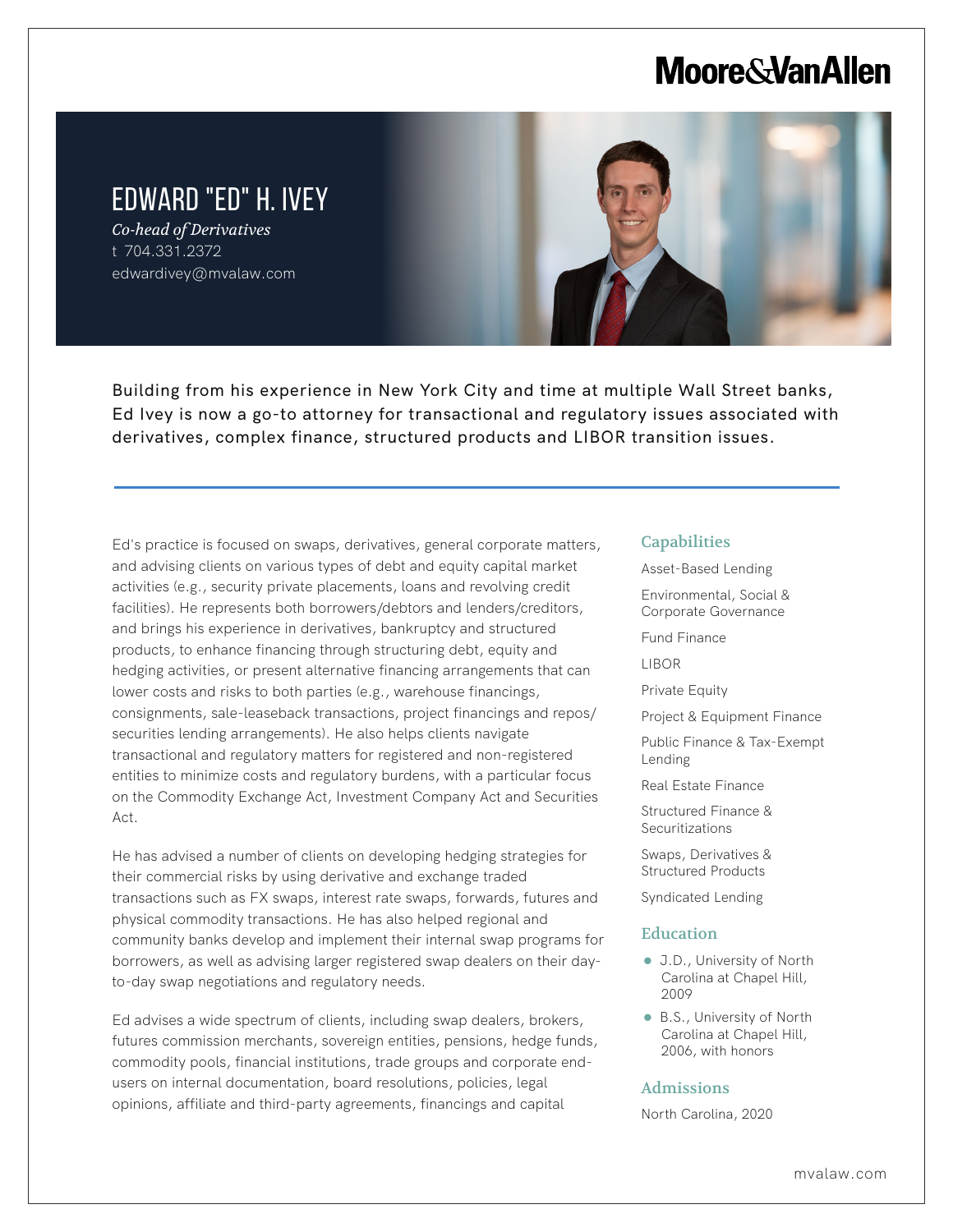# **Moore&VanAllen**

## Edward "Ed" H. Ivey

market transactions. New York, 2010

More recently, Ed advised parties regarding: identifying and hedging ESG risks through swaps and sustainability linked loans; the CFTC's and Prudential Regulator's margin/collateral requirements for OTC swaps; the implications on loan documents, hedges and other finance transactions during the transition from LIBOR to alternative reference rates (e.g., SOFR and Ameribor); the QFC and ISDA Stay Protocol from the perspective of corporates and other end users; and recent federal and state regulatory developments impacting Swap Execution Facilities, cryptocurrencies, stablecoins, blockchain and other developments impacting the growing FinTech space.

## Notable

● IFLR1000, "Rising Star", Capital Markets, 2016, 2017 and 2019-2021, and Derivatives, 2014-2021, and structured finance and securitisation, 2021

## Representative Experience

#### Transactional & Advisory Experience

- Partnered with clients to plan and develop finance strategies to maximize returns, mitigate market risks and obtain desired legal opinions.
- Achieved cost savings for clients by drafting negotiation manuals for various types of agreements commonly used in financial markets for lending and/or credit enhancements, and provided related training.
- Achieved cost savings for clients by minimizing liquidity demands of balance sheet and minimizing risks of material cash flows demands and/ or uncertainties.
- Obtained legal and financial savings for clients by successfully obtaining federal regulatory relief and guidance for clients related to financing activities.
- Worked with clients on the creditor side to develop warehouse financing facilities, including consignments, sale-leaseback and repo agreements, and analyze documents of title and the perfection of security interests under Articles 7 and 9 of the UCC.
- Assisted clients in day-to-day corporate matters, including policies, board resolutions, appointments, preparing and amending organizational documents and negotiating common contracts (loans,